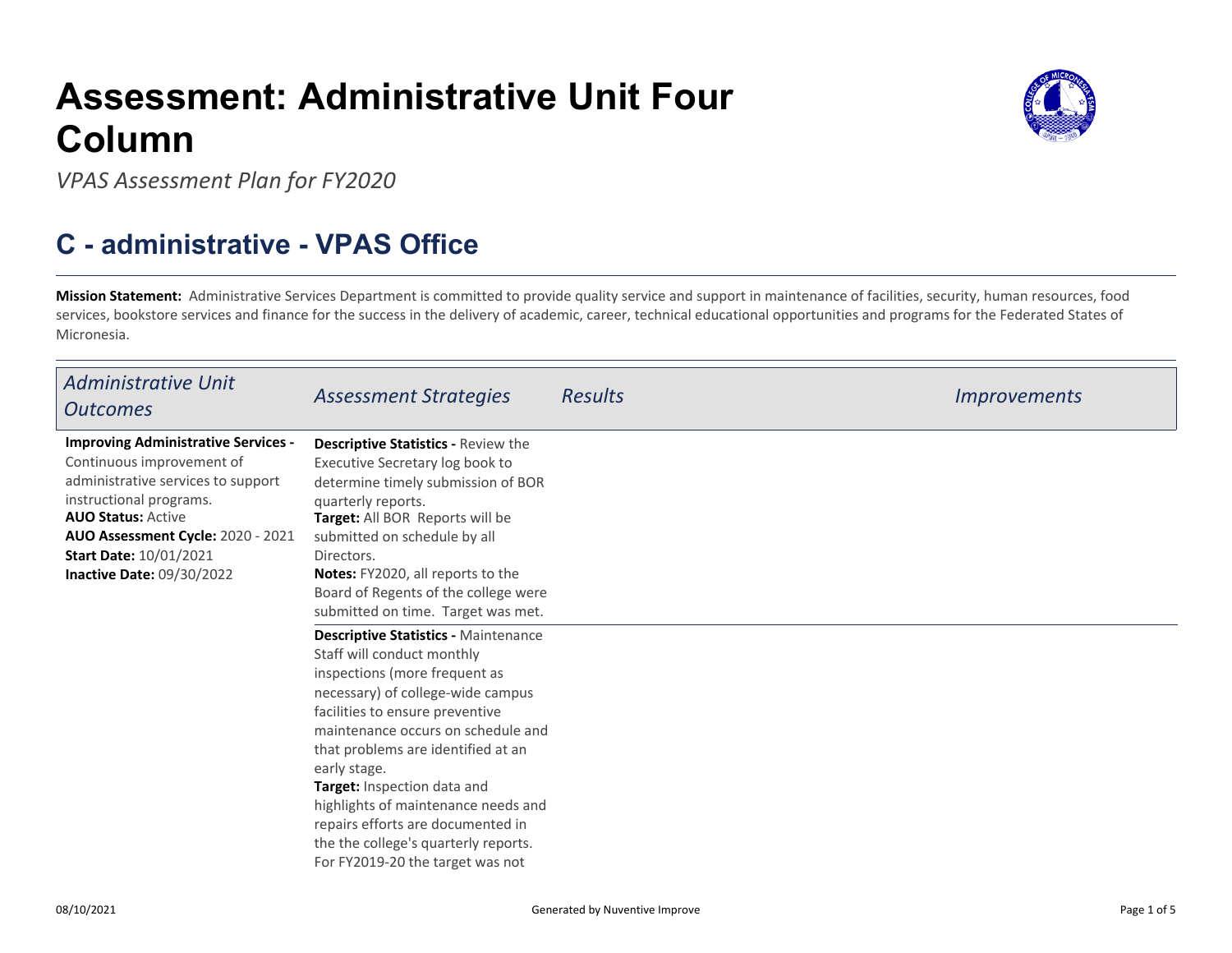## met.

**Notes:** Attach forms (weekly and/ormonthly) for evidence along withwork orders. Check quarterly reports and notes of A Team meetings plus BOR reports forevidence.

**Descriptive Statistics -** Effectivenessof the use of college vehicle implemented by the Procurement and Property Management Office in regards to use of vehicle log, trainingand issuance of college vehiclepermit.

**Target:** All college vehicle drivers will be issued a COM-FSM Vehicle Driver's Permit beginning October2019.

**Notes:** PPMO will conduct training ofcollege staff who need to use COM-FSM college vehicle to conduct college business and issue a vehiclepermit. The permit will be an indication that they have reviewedthe vehicle policy pertaining to vehicle use at the college. Only thePresident of the college is notrequired to have a driver's permit.

**Target:** All BOR Reports will be submitted on schedule by allDirectors. **Notes:** FY2020, all reports to the Board of Regents of the college were submitted on time. Target was met.**Descriptive Statistics -** Review theExecutive Secretary log book to determine timely submission of BORquarterly reports.\_copy

**AUO FY 2023 Budget Development - Descriptive Statistics -** Analyze 2021**Reporting Period:** 2019 - 2020 **Improvement:** Generate more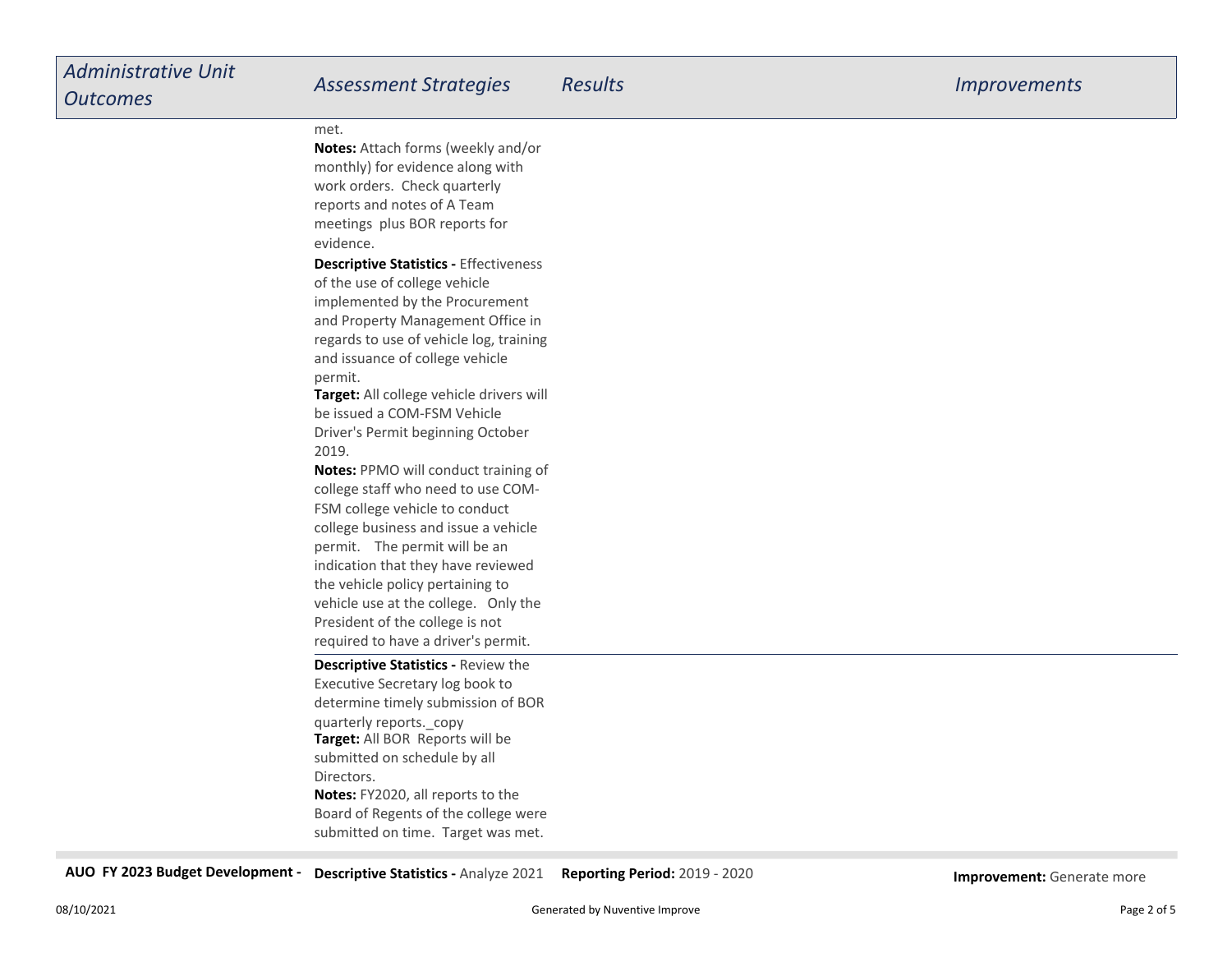| <b>Administrative Unit</b><br><b>Outcomes</b>                                                                                                                                                        | <b>Assessment Strategies</b>                                                                                                                                                                                                                                                                                                                                                                                                                                                                                                                    | <b>Results</b>                                                                                                                                                           | <i>Improvements</i>                                                                                                                                         |
|------------------------------------------------------------------------------------------------------------------------------------------------------------------------------------------------------|-------------------------------------------------------------------------------------------------------------------------------------------------------------------------------------------------------------------------------------------------------------------------------------------------------------------------------------------------------------------------------------------------------------------------------------------------------------------------------------------------------------------------------------------------|--------------------------------------------------------------------------------------------------------------------------------------------------------------------------|-------------------------------------------------------------------------------------------------------------------------------------------------------------|
| Coordinate the overall planning and<br>development of FY2023 budget.<br><b>AUO Status: Active</b><br>AUO Assessment Cycle: 2020 - 2021<br><b>Start Date: 10/01/2021</b><br>Inactive Date: 09/30/2023 | budget by program & course cost to<br>assist with FY 2022 budget<br>development and resource<br>allocations.<br>Target: 1 set of baseline data for<br>program cost per credit and revenue<br>generated. Using actual enrollment<br>for the past three years, 2019, 2020,<br>and 2021 and determine how 2022<br>allocations will be.<br>Notes: The College priorities to<br>support the new BS in elementary<br>education, pathways from high<br>school to 4-year universities, and a<br>first year experience program will be<br>given support. | Target Met: Yes<br>Budget 2023 Planning will include sufficient fund for<br>programs and deliveries for the online courses and face to<br>face for faculty. (08/10/2021) | revenues of the college through<br>increase in FTE or credits for the<br>college to pay for faculty and<br>services for the online courses.<br>(08/10/2021) |
|                                                                                                                                                                                                      | Descriptive Statistics - FY 2022<br>balanced budget submitted to BOR<br>and FSM National Government.<br>Target: 1 balance budget FY 2022<br>submitted.                                                                                                                                                                                                                                                                                                                                                                                          |                                                                                                                                                                          |                                                                                                                                                             |
|                                                                                                                                                                                                      | <b>Descriptive Statistics - Review the</b><br>Executive Secretary log book to<br>determine timely submission of BOR<br>quarterly reports._copy<br>Target: All BOR Reports will be<br>submitted on schedule by all<br>Directors.<br>Notes: FY2020, all reports to the<br>Board of Regents of the college were<br>submitted on time. Target was met.                                                                                                                                                                                              |                                                                                                                                                                          |                                                                                                                                                             |
| AUO 2021 Planning and<br>planning and development of FY 2023 for enrollment and FTE projections.<br>Budget with the VPs and heads of<br>offices.<br><b>AUO Status: Active</b>                        | <b>Descriptive Statistics - Request for</b><br>Development - Coordinate the overall analysis and determine baseline data<br>VPEMSS and Comptroller will do this<br>for Cabinet to review.<br>Target: Achieve the same level of                                                                                                                                                                                                                                                                                                                  |                                                                                                                                                                          |                                                                                                                                                             |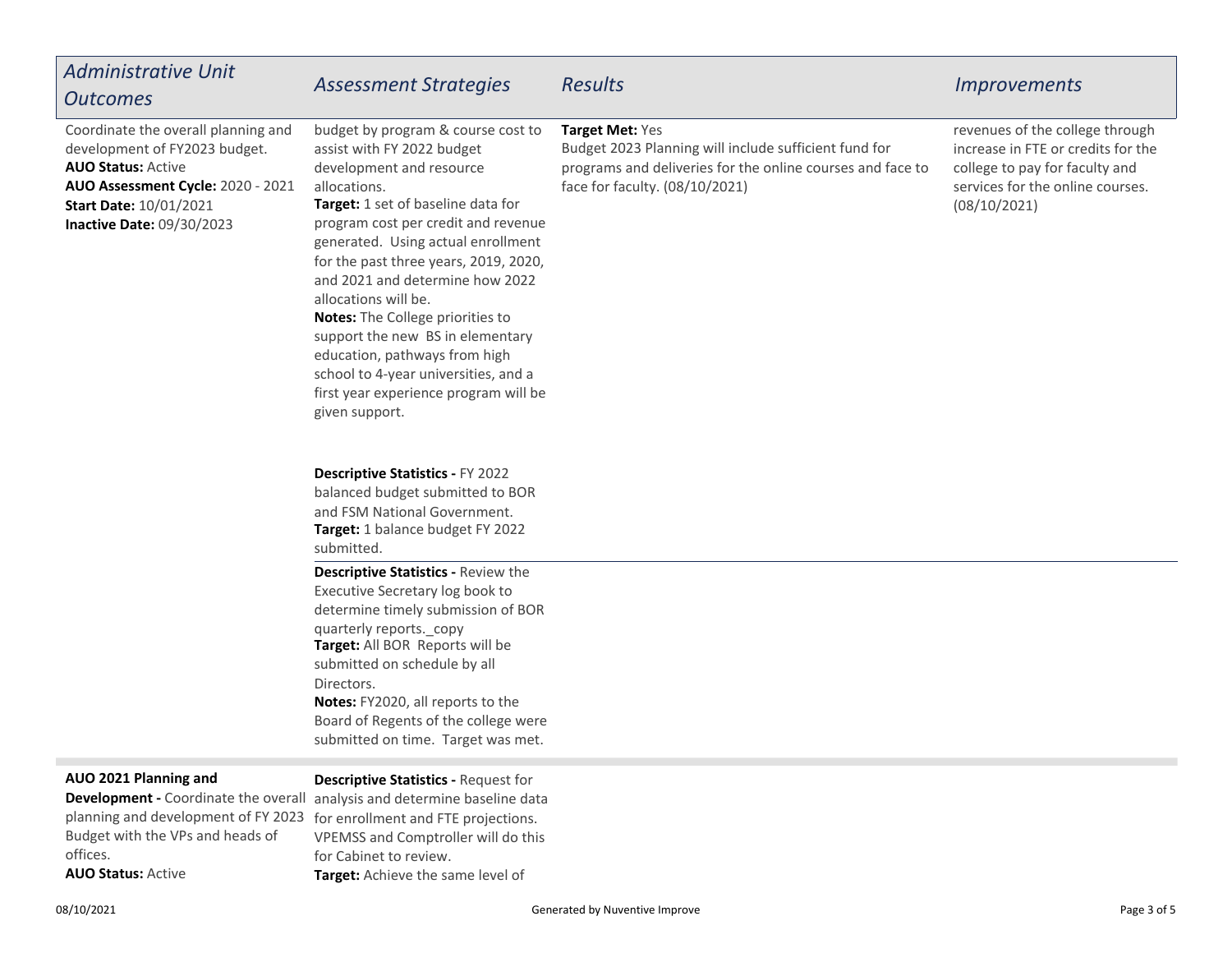| <b>Administrative Unit</b><br><b>Outcomes</b>                                                                                                                                                          | <b>Assessment Strategies</b>                                                                                                                                                                                                                                                                                                                                                                                                                                                                          | <b>Results</b> | <b>Improvements</b> |
|--------------------------------------------------------------------------------------------------------------------------------------------------------------------------------------------------------|-------------------------------------------------------------------------------------------------------------------------------------------------------------------------------------------------------------------------------------------------------------------------------------------------------------------------------------------------------------------------------------------------------------------------------------------------------------------------------------------------------|----------------|---------------------|
| AUO Assessment Cycle: 2020 - 2021<br><b>Start Date: 10/01/2019</b><br><b>Inactive Date: 09/30/2022</b>                                                                                                 | the FY2021Budget.<br><b>Notes: VPIA and VPEMSS</b><br>recommended the level of<br>enrollment and FTE projections to be<br>used. Comptroller will calculate the<br>revenues and base all allocations to<br>the FY2020 actual.<br><b>Descriptive Statistics - Assess the</b><br>process and procedures for the FY<br>2020 budget development in<br>cooperation with relevant<br>committees and departments.<br>Target: 1 set of recommendations<br>for improving the budget<br>development for FY 2021. |                |                     |
|                                                                                                                                                                                                        | <b>Descriptive Statistics - FY 2023</b><br>balanced budget submitted to BOR<br>in December 2021 and FSM National<br>Government in January 2022.<br>Target: Balanced budget submitted.<br>Notes: The FSM PBS format will be<br>used to submit the budget to the<br>FSM.                                                                                                                                                                                                                                |                |                     |
|                                                                                                                                                                                                        | <b>Descriptive Statistics - Determine</b><br>level of allocations by departments,<br>offices, units by enrollment<br>projections and revenues for the Fall<br>term.<br>Target: Each office will achieve<br>sufficient budget to operate for the<br>fiscal year period.                                                                                                                                                                                                                                |                |                     |
| AUO 2023 Budget Development -<br>Coordinate the overall planning and<br>development of 2023 budget.<br><b>AUO Status: Active</b><br>AUO Assessment Cycle: 2020 - 2021<br><b>Start Date: 10/01/2022</b> | Descriptive Statistics - Analyze 2021<br>Budget by programs and courses<br>pertaining to each campus and<br>determine the level of FY2022.<br>Target: 1 set of baseline data for<br>program cost per credit and revenue                                                                                                                                                                                                                                                                               |                |                     |

generated.

**Inactive Date:** 09/30/2023